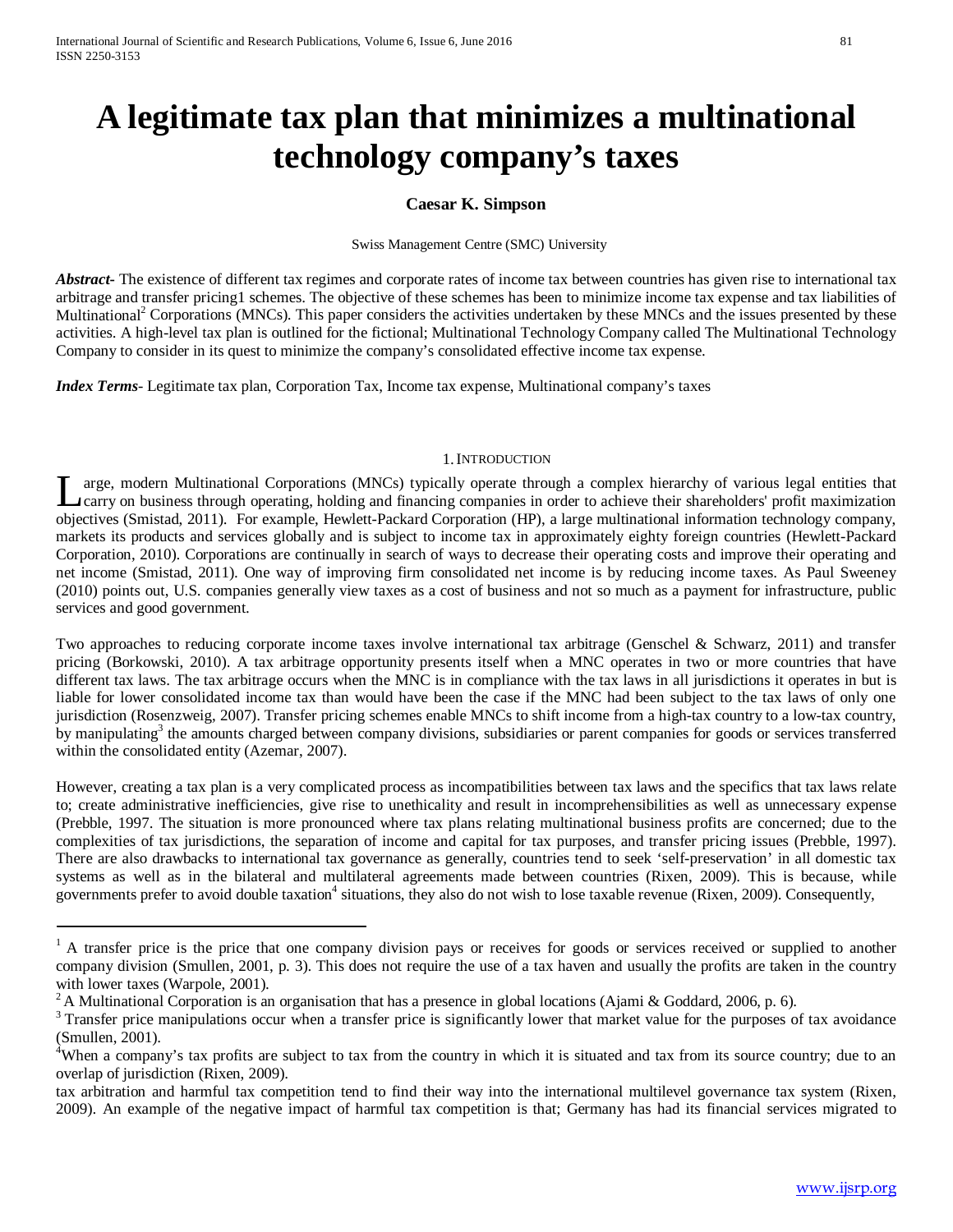International Journal of Scientific and Research Publications, Volume 6, Issue 6, June 2016 82 ISSN 2250-3153

London, its holding companies moved to the Netherlands, its savings migrated to Luxemburg and to make things even worse; Germany's manufacturing was relocated to competitive low-tax Ireland (Edwards & Mitchell, 2008, p.135, as cited in Obiri, 2011).

Consequently, Multinational Corporations are influenced by tax rates of foreign source income, when determining where to locate their headquarters for the reasons mentioned above (Barrios et al. 2008). This is generally not the case with technology companies as the use of Information and Communication Technology (ICT) has increased rapidly in both personal and business areas, and resulted in the creation of digital markets, internal organizational decentralisation<sup>5</sup> and more collaboration of business activities (Schafer et al, 2002). Also, due to the nature of Intangible Assets and the fact that they tend to 'drive' all types of businesses; they are recognized in tax systems and taxed accordingly (Warpole, 2001). In addition, governments encourage Research and Development as this usually results in a valuable taxable asset (Warpole, 2001). However, Technology companies are making good legal use of the national tax system differences by relocating Intellectual Property (IP) - an Intangible Asset, to tax havens; away from the nation where it was created (Warpole, 2001; Wiederhold, 2011).

This paper therefore seeks to establish a legitimate tax plan for an imaginary company called The Multinational Technology Company, which will minimize its tax obligations; while taking ethics and Corporate Social Responsibility into account. The rest of the paper is outlined as follows: 1.1: A Look at the Past; 1.2 Recent Developments; 1.3: Corporate Social Responsibility<sup>6</sup>; 2. Discussion; 3: Analysis; 4: Conclusion; and 5: Recommendations.

## 1.1 A Look At The Past

Barrios et al., (2008) used panel data to analyze the structure of multinational firms in 33 European countries over the 1999-2003 period. The regression result shows that a one percentage point increase in the host country tax rate is estimated to reduce the probability of location by 0.274 percent. According to the Guardian, the European Union (EU) lost some GBP £191 billion in tax revenue between 2005 and 2007; due to transfer price manipulations carried out by Multinational Corporations that took advantage of their presence in non-EU and developing countries (Lawrence, 2009, para 2; as cited in Obiri, 2011). For example, at GBP 0.18pence; forty million fridge freezers were imported from China to the EU between 2005 and 2007 while in the US, expensive electronic resistors were imported from Malaysia at less at USD 1 cent each (Lawrence, 2009, para 1, as cited in Obiri, 2011). Consequently at least GBP £581.4 Billion escaped tax in the EU and the US between 2005 and 2007, due to transfer price manipulations (Lawrence, 2009, para 2, as cited in Obiri 2011). However on a global scale, holding companies or Multinational Corporations are beginning to relocate their headquarters to Ireland due to its corporate taxation attractiveness compared with other countries (Connell et al, 2008); as illustrated in Appendix 1. Azemar (2010) found the tax regime existing in the home country of a MNC significantly affects the amount of capital the MNC invests in foreign jurisdictions. This conclusion was based on the analysis of 5 years of Internal Revenue Service data for the years 1992, 1994, 1996, 1998 and 2000, which included financial information on 7,500 large foreign corporations more than fifty percent owned by U.S. MNCs. The sample firms had U.S. assets spread across fifty-seven countries. Azemar (2001) found a strong inverse relationship between the volume of U.S. capital invested in foreign countries and the tax rate in the foreign country. The lower the foreign, or host country's rate of tax, the more foreign investment by U.S. MNC in that foreign country and vice versa. In fact, "a one percentage point increase in host country taxes engendered a decrease of 1.43% in the amount of U.S. capital invested in the country" (p. 15).

#### 1.2 Recent Development

Several recent papers in economics and accounting have focused on the tax-favored nature of investments in internally developed intangible assets' (De Waegenaere, Sansing & Wielhouwer, 2010). Fullerton and Lyon (1988) argue that effective tax rate measures that exclude the taxation of intangible capital are misleading.

In Britain, some £1.8 billion in tax revenue eludes the government because the wealthiest companies with 32,216 subsidiaries between them in the country make use of tax havens abroad ("FTSE 100 Companies among Britain's…" 2011, para 1, as cited in Obiri, 2011). However, the British government has responded with a GBP £840 Million tax break for Multinational Corporations that use tax havens ("FTSE 100 Companies among Britain's...", 2011, para 4, as cited in Obiri, 2011). Companies such as the global Internet giant Google incorporated in the US in 1988 (Allen, 2011, p. 503) and the UK's advertising conglomerate WPP are examples of large Multinational Corporations with European headquarters situated in Ireland ("If Google is in Ireland for tax reasons...", 2011, para 1 as cited in Obiri, 2011,).

<sup>&</sup>lt;sup>5</sup>A decentralized organisation is one that has fewer levels of hierarchical controls and consequently less bureaucracy (Robbins 2009, p. 484).

 $6$  Running a business without a negative impact on society (Waller et al, 2011)

 $7$ The International Accounting Standards (IASB) defines an Intangible Asset as a non-physical asset, which is nonfinancial and can be identified (Kocak, 2008).

According to Bloomberg, the global Internet giant channels its income from Intellectual Property<sup>8</sup> registered in Bermuda; via Ireland ("If Google is in Ireland for tax reasons", 2011, para 8). As such, Google Ireland Limited's 2009 gross profit of Euro  $\epsilon$ 5.5 Billion was subjected to an "administrative expense" of Euro € 5.467 Billion paid to its Bermuda headquarters for the right to operate, which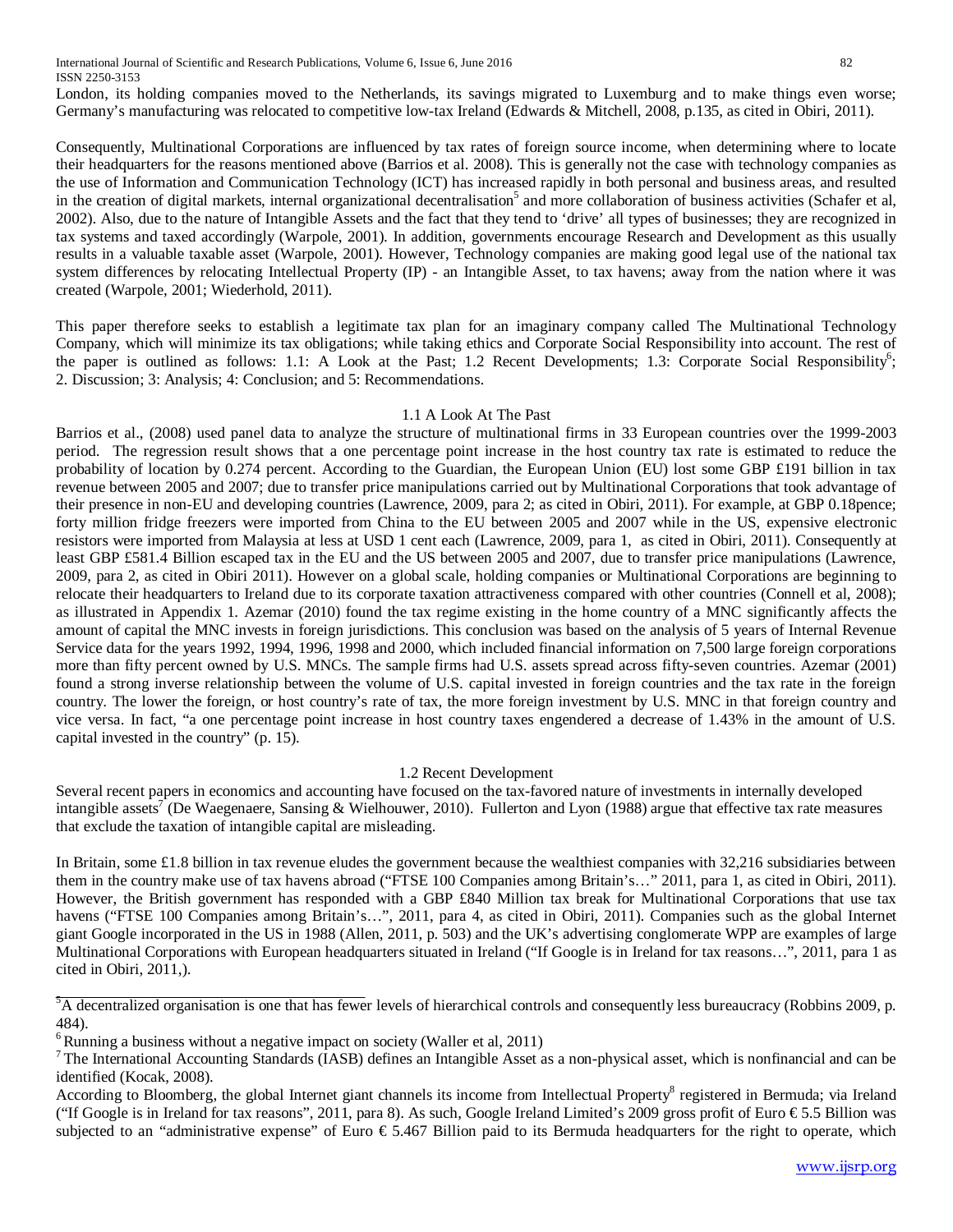reduced its operating profit to a measly Euro  $\epsilon$ 45 Million ("If Google is in Ireland for tax reasons....." 2011, para 6). However, Google's tax practices are legal and "above board" as according to a company spokesperson, the global internet giant simply uses national tax differences to its advantage in the global tax system ("If Google is in Ireland for tax reasons…..", 2011, para 17, as cited in Obiri, 2011,).

# 1.3 Corporate Social Responsibility (CSR)

Earlier empirical study stated that stakeholder importance drives organisations to practice Corporate Social Responsibility (Bergstrom et al, 2011), However, this was challenged by a more recent study that found that corporate representatives formed networks to defend and promote their organization's meaning of CSR (Bergstrom et al; 2011, Obiri, 2011). Additionally, the representatives signed up and rallied together a system of actors and made them loyal their company's definition of CSR (Bergstrom et al, 2011).

Consequently, companies that did not practice CSR were accepted as being Socially Responsible (Bergstrom et al, 2011). An example of this is a Swedish Technology company that was accepted as being Socially Responsible even after it had terminated more than 10,000 employees (Bergstrom et al, 2011). On the other hand, some companies do not practice CSR because it is seen to increase production costs (Gongmin, 2011). Therefore, without government interaction, profit motivated companies will not practice CSR (Warpole, 2001; Gongmin, 2011). In general though, Multinational Corporations have 'tentacles' that reach a lot further than the 'tentacles' of governments. As such, it is necessary for such organisations to ensure that their actions, albeit legal, do not negatively impact the world we live in. For example, when technology companies sell their Intellectual Property to a 'tax haven' resident Controlled Foreign Holding Company (CFHC), the result is serious economic impairment (Wiederhold, 2011). This is because, both developed and emerging economies lose out on revenue and the governments of countries such as Ireland, as mentioned in the above Google discussion do not receive sufficient funding for significant public infrastructure (Wiederhold, 2011). Governments need adequate funds to inter alia; construct roads, provide health services and suitable education for tomorrow's world leaders (Wiederhold, 2011). Additionally, according to information obtained at a G-20 meeting; developing countries lose USD\$ 125 Billion every year in tax revenue because Multinational Corporations use tax havens (Wiederhold, 2011).

# 2.DISCUSSION - A LEGITIMATE TAX PLAN FOR THE MULTINATIONAL TECHNOLOGY COMPANY

Intellectual Capital<sup>9</sup> fuels the Information Technology (IT) business, which significantly contributes to the world's Gross domestic Product (GDP) (Kavida et al, 2010, as cited in Obiri, 20110). As such, technology companies tend to protect their Intellectual Capital with patents to prevent competitors or individuals from copying them (Wiederhold, 2011). The patented<sup>10</sup> Intellectual Capital is known as Intellectual Property (IP) (Wiederhold, 2011). Also, the technology behind the intellectual Capital of a technology company is usually software and in order realize maximum profits from the Intellectual Property, Multinational Corporations have to 'offshore' it to a tax haven (Wiederhold, 2011).

# 2.1 Assumptions

This paper assumes that:

- 1. The Multinational Technology Company is a large Multinational Corporation that was incorporated in the UK in the year 2000.
- 2. The company has a presence in the US and has global customers.
- 3. The company has a patented Intellectual Property (IP); created and registered in the UK that generates an annual turnover of £10 billion and profit before tax of £4 billion.
- 4. The company paid 24% tax at the end of the financial year which ended in April 2012 and this left a net profit of £2.96 billion. (Appendix 2 shows that UK Corporation tax has been reduced from 24% in 2012 to 23% in 2013 and an even lower 21% and 20% scheduled for 2014 and 2015 respectively. However, although, this will slightly reduce the technology company's tax, there are still some legitimate methods mentioned above that can significantly reduce its tax obligations further).
- 5. The company has £11.8 billion Long Term Debts and Total Liabilities and Equity £113.5 billion for the financial year ending April 2012 (see Appendix 3).

# 2.2 The Tax Plan

 $8$  Intellectual Property is a package of rights that safeguards the use of concepts, designs or philosophies  $-$ technical designs or software in Technology companies-, which has moneymaking value (Gowers et al, 2006).

<sup>&</sup>lt;sup>9</sup> Intellectual Capital is the knowledge that an organisation's employees bring to it to increase its worth (Basile, 2009, p.1). This knowledge is used to develop inter alia; valuable software technology companies (Kavida et al, 2010).<br><sup>10</sup>A patent is a legal document that gives the recipient –or patentee-, exclusive rights (American Bar Association, 2010).

Using the Google tax reduction model with some modifications; consistent with Obiri (2011), this paper suggests that:

<sup>1.</sup> The company must consider both its shareholders and the environment.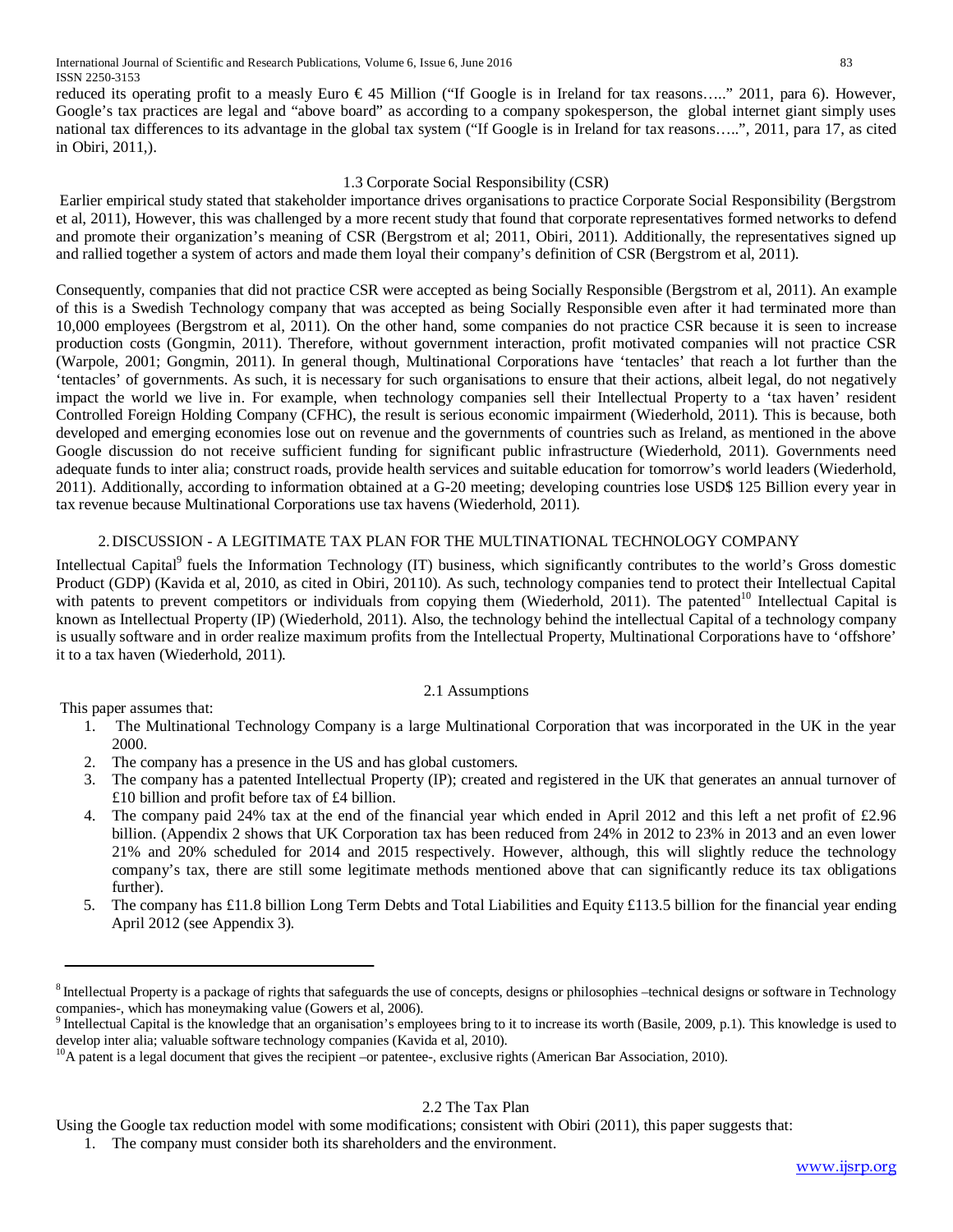International Journal of Scientific and Research Publications, Volume 6, Issue 6, June 2016 84 ISSN 2250-3153

- 2. The company's IP ownership should be relocated to Bermuda<sup>11</sup> or a zero tax country as a CFHC.
- 3. Furthermore, the company must also relocate its UK headquarters to Ireland; in order to take advantage of the 12.5% basic tax rate. However, the cost of using the IP i.e. the amount charged by its Bermuda CFHC must be half of its Profits before Tax.
- 4. Finally, the company must move its treasury functions<sup>12</sup> from UK to Ireland.

## 2.3 Justification of the Chosen Tax Minimization Plan

Prior to the tax plan above, the company was subject to the UK Corporation Tax Rate of 24% in 2012. The company paid corporation tax of £960 million (24% x £4 billion) and was left with a net profit after tax of £3.04 billion. However, under the current tax plan, the company would charge and pay £2 billion which is half of its Profit before Tax (£4 billion) as cost of using the IP; thus the amount charged by its Bermuda Controlled Foreign Holding Company (CFHC), and this £2 billion would attract a zero tax in Bermuda. The remaining £2 billion Profit before Tax would be subjected to 20% tax rate; thus total corporation tax rate in Ireland. The company would therefore pay total corporation tax of £400 million (20% x £2 billion)

The chosen tax plan will minimize the company's tax by £560 million (thus the difference between the £960 million paid in the UK and the £400 million that would have been paid in Ireland). This method provides the resident country with tax revenue of £400 Million, which is 10% of the company's Profit before Tax. This is consistent with Wiederhold (2011) assertion that Governments need adequate funds to inter alia; construct roads, provide health services and suitable education for tomorrow's world leaders. The tax payment to the resident country would also make the company socially responsible (Bergstrom et al, 2011). The company would therefore be left with £3.6 billion (£4 billion - £400 million) Profit after Tax. This is a fair amount and also provides the company's shareholder's with a reasonable return on their investment<sup>13</sup>.

Furthermore, the low corporate tax rate in Ireland should not be ignored even though there are risks of exit taxes on inversion (Voget, 2009). Even if management decides not to carry out the inversion at the present time, the company should consider moving its treasury operations to Ireland. One of the key responsibilities of the treasury function is to advance loans from one affiliate<sup>14</sup> to another based on capital requirements (Stewart, 2008). Currently, the company's long-term liabilities are 10 percent of the company's total Liabilities and Equity (see Appendix 3). The industry average for companies in the telecommunications industry is 34% (BizMiner, 2010). Compared with its competitors, the company is underleveraged. With its treasury function located in Ireland, the company can take on additional debt there, allocate it to affiliates located in high-tax countries such USA, Japan, France etc. to reduce those entities taxable income and pay a low rate of tax in Ireland on the interest revenue.

# 3.ANALYSIS - A LEGITIMATE TAX PLAN FOR THE MULTINATIONAL TECHNOLOGY COMPANY

It is imperative for a business to make a profit and when there is a lot of money invested in the business; it must be as profitable as possible to provide a reasonable return on investment and an adequate contribution to the global economy (Obiri, 2011). However, it is as equally important for a business to be aware of its business environment and ensure that, its activities do not negatively impact it (Obiri, 2011). According to Carroll (1991), a significant expert in CSR; it is necessary for companies to firstly; always seek the highest level of profitability in order to be economically responsible (Waller et al, 2011). Also, the organisation must be compliant with all legal rules and regulations; in every community where it has an active business presence (Waller et al, 2011). However, a Socially Responsible company must venture outside the legal or regulatory framework to ensure that its activities, address the concerns of society as a whole (Waller et al, 2011). Additionally, in order to be ethically responsible, the Socially Responsible Company must be ready to align its activities with new values and concerns in society (Waller et al, 2011).

## 3.1 The Objective

The objective of the chosen tax minimization plan was to ensure there is adequate profitability for shareholders as well as ethical and Socially Responsible organizational practices (Obiri, 2011).

## 3.2 The Assumptions

The assumptions in the previous section have been made based on the basic functioning of a Multinational Corporation Technology company, for the purposes of creating a legitimate tax plan (Obiri, 2011). It is a supposition on the current situation assumed to be

<sup>&</sup>lt;sup>11</sup> Bermuda does not charge any taxes at all and it only costs companies a small annual registration fee to operate out of the country (Feetham, 2010)

 $12$  One of the key responsibilities of the treasury function is to advance loans from one affiliate to another based on capital requirements (Stewart, 2008).

 $13$  Return on investment is a performance measure used to evaluate the efficiency of an investment or to compare the efficiency of a number of different investments

<sup>&</sup>lt;sup>14</sup> Two companies are affiliated when one owns less than a majority of the voting stock of the other, or when both are subsidiaries of a third.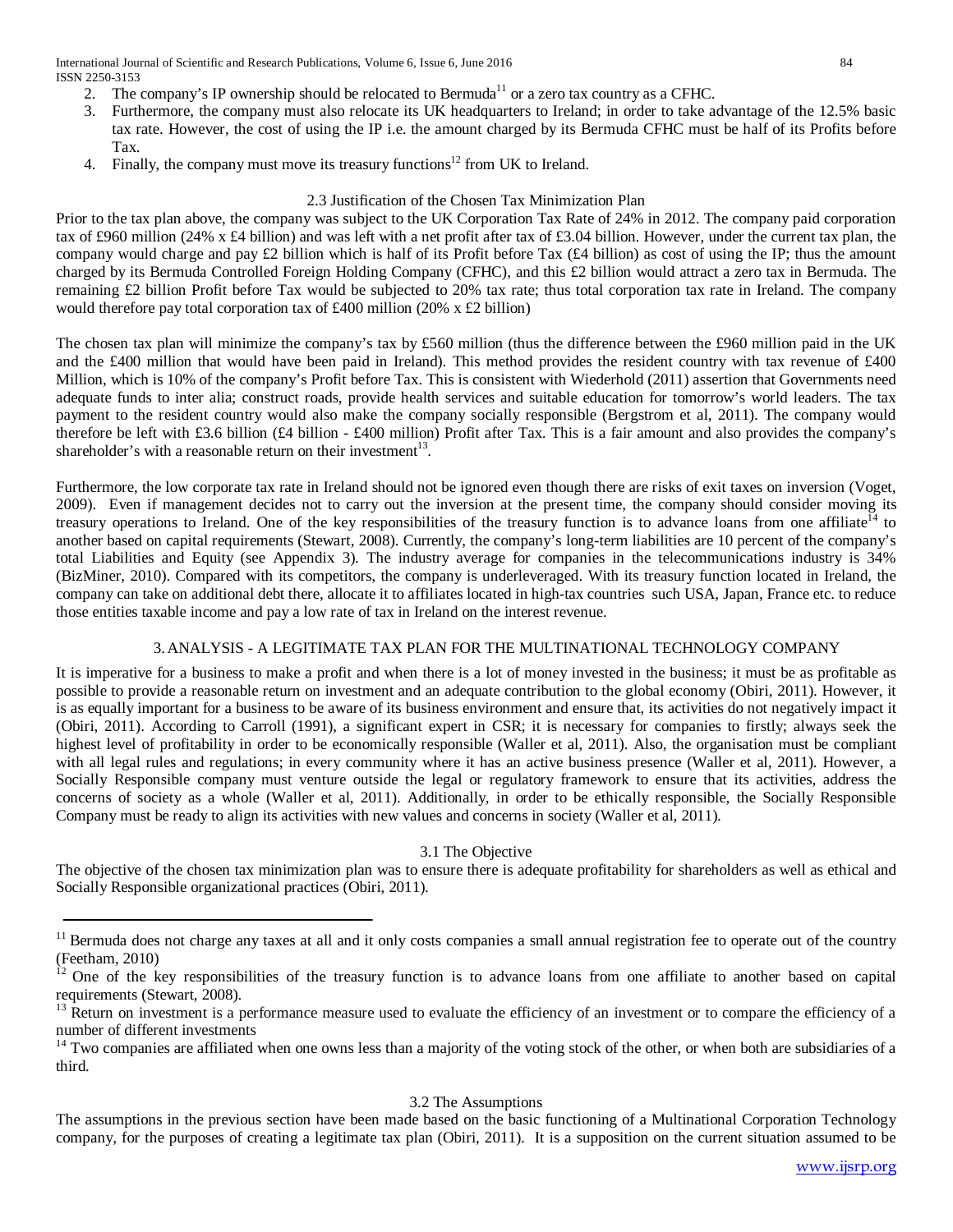true in the absence of positive proof, necessary to enable the writer in the process of planning to complete an estimate of the situation and make a decision on the course of action.

# 3.3 The Tax Plan

Shareholders<sup>15</sup> are just as important as the other company stakeholders because they benefit if the business is economically profitable (Stewart, 2002a). Also, while consumers determine whether the business will make a sale or not; this relies heavily upon the knowledge, capabilities and motivation of its employees, in terms of being able to attract and secure business for the company (Stewart, 2002b).

In response to these concerns, The Multinational Technology Company's Directors of International Taxation have developed the highlevel plan to minimize the company's consolidated<sup>16</sup> tax expense on a go forward basis. The Director's plan is simply to minimize the company's consolidated income tax expense. It is not a scheme to evade income taxes by illegal means, but a plan for the company to minimize its taxes through legal means.

## 3.4 Justification of the Chosen Tax Minimization Plan

Investors are influenced by an organization's level of participation in CSR, and while they react negatively to too much or too little participation (Obiri, 2011). An average amount of participation attracts a positive response from investors (Moabin et al, 2011). Also as investors tend to react after the CSR event; publicizing the fact that a Multinational Corporation pays 10% of its operating profit to its resident country, even with the use of a tax haven, will put it in a positive light where investors are concerned (Moabin et al, 2011). Therefore, a tax plan that ensures that a Multinational Corporation reduces its tax obligations<sup>17</sup> while considering the environment can increase the business.

Bartelsman and Beetsma (2003) determined that a home country income tax increase results in 65% of each incremental dollar of additional home-based income tax revenue from the increase, is lost to the home country through the shifting of income from the domestic high-tax country to the low-tax foreign country. They point out this can be done by moving existing and future debt financing<sup>18</sup> to the high-corporate tax country in order to increase domestic company interest expense and decrease their income subject to the high tax rate. This leads to a preference for debt over equity financing and the increase in financial risk that comes from increased debt and fixed interest payments. Dividends<sup>19</sup> are distributed out of retained earnings and are not a deduction in arriving at income subject to tax. The debt financing to the affiliate in the high-tax country is made by an affiliate in a low-tax country so the interest revenue in the foreign country will be taxed at the low-rate.

# 4.CONCLUSION

It is necessary for a business to be profitable and in the case of a Multinational Technology company; the temptation to use a tax haven to 'hide' profits is extremely high (Obiri, 2011). However, in all fairness; tax havens such as Bermuda do not possess all the resources such as high-tech infrastructure and the right level of technical know-how- which a technology company such as Google or Apple requires to run its company successfully (Wiederhold, 2011; Obiri2011). As such, as most of the work that generates the business revenue is carried out in countries that are not tax havens; it is only fair that the Multinational Corporations 'give back' to either their relevant source or resident country. This will fund the governments in those countries and provide much needed infrastructure for smaller businesses and the 'talent pool' (Obiri, 2011).

## 5. RECOMMENDATION

This paper therefore recommends that, The Multinational Technology Company, 'go beyond the confines of legal and regulatory systems' (Waller et al, 2011); to make appropriate tax contributions to their relevant source or resident country (Wiederhold, 2011). This is because, adequate funding is needed for the governments that provide the infrastructure that 'drives' Multinational Technology companies (Wiederhold, 2011). However, for this tax plan to achieve its objective; it will take more than the socially responsible contribution of the company.

The Multinational Technology Company should consider acting promptly on plans to reduce the company's consolidated income tax expense and liability. The company should do so by:

<sup>&</sup>lt;sup>15</sup> Persons, [groups](http://www.businessdictionary.com/definition/group.html) or organizations that have [interest](http://www.businessdictionary.com/definition/interest.html) or [concern](http://www.businessdictionary.com/definition/concern.html) in an organization.<br><sup>16</sup> Individual company tax expenses combined into one large tax expense<br><sup>17</sup> The amount of tax the business or organisation owes<br><sup>18</sup>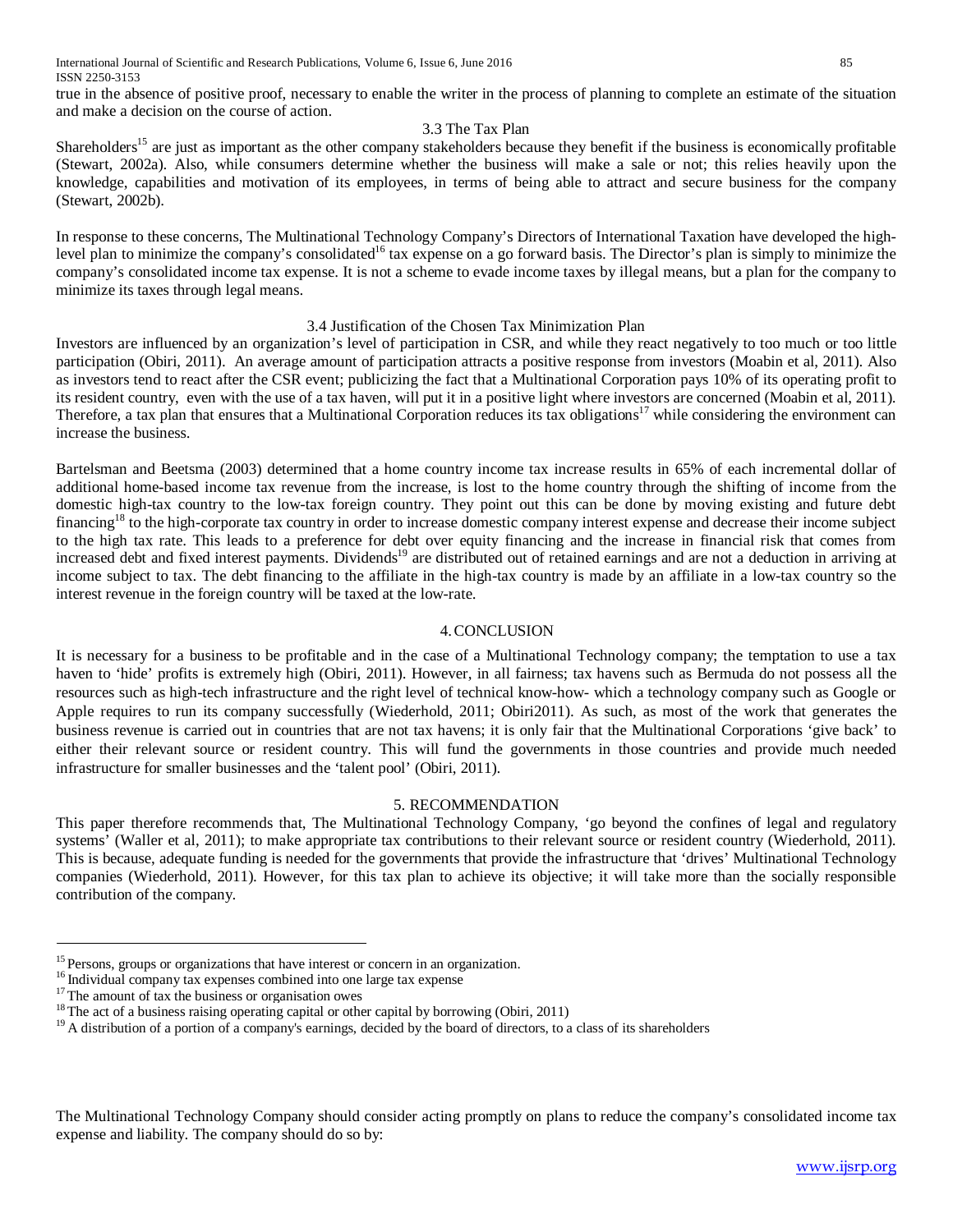International Journal of Scientific and Research Publications, Volume 6, Issue 6, June 2016 86 ISSN 2250-3153

- a. Incorporating a company in Ireland,
- b. Moving the company's treasury operations to Ireland,
- c. Moving the company's R&D and intellectual property assets to Ireland,
- d. Put in place transfer pricing arrangements to move taxable income to Ireland (low-tax country) and tax-deductible expenses to high-tax jurisdictions,
- e. Investigate other financing opportunities that support the reduction of consolidated income tax expense.
- f. Prior to finalizing any of these plans it is critical that company's external auditors be consulted and be in agreement with these plans or modify them as necessary. This is critical both for audit reasons as well as acknowledgement of their expertise in dealing with issues regarding international taxation and financial reporting. As noted by Stewart (2008) in analyzing financial strategies pursued by management of treasury firms located in Ireland, all firms were audited by one of the large audit firms. The large international audit firms have specialists who deal with global taxation issues.

#### **APPENDIX**

## Appendix 1 – Corporate Tax Rates (%)

| Ireland     | 12.50     |
|-------------|-----------|
| Singapore   | 17.00     |
| Russia      | 20.00     |
| Switzerland | *21.00    |
| China       | 25.00     |
| Netherlands | 25.00     |
| UK.         | 26.00     |
| Luxembourg  | 28.80     |
| Germany     | **30.20   |
| France      | 34.40     |
| India       | 33.90     |
| Belgium     | 33.90     |
| Brazil      | 34.00     |
| <b>USA</b>  | *39.21    |
| Japan       | *** 40.69 |

#### Source: PricewaterhouseCoopers, 2011

\* Regional corporation tax rates on top of federal/national corporation tax rates vary. We have therefore used a blended rate for these countries.

\*\* Berlin rate used for illustrative purposes. Corporation tax rate varies depending on location.

\*\*\* Tokyo Metropolitan Area rate used for illustrative purposes. Corporation tax rate varies depending on location. Please note that the 2011 tax reform proposals for Japan include a 5% corporation tax reduction which is not reflected above.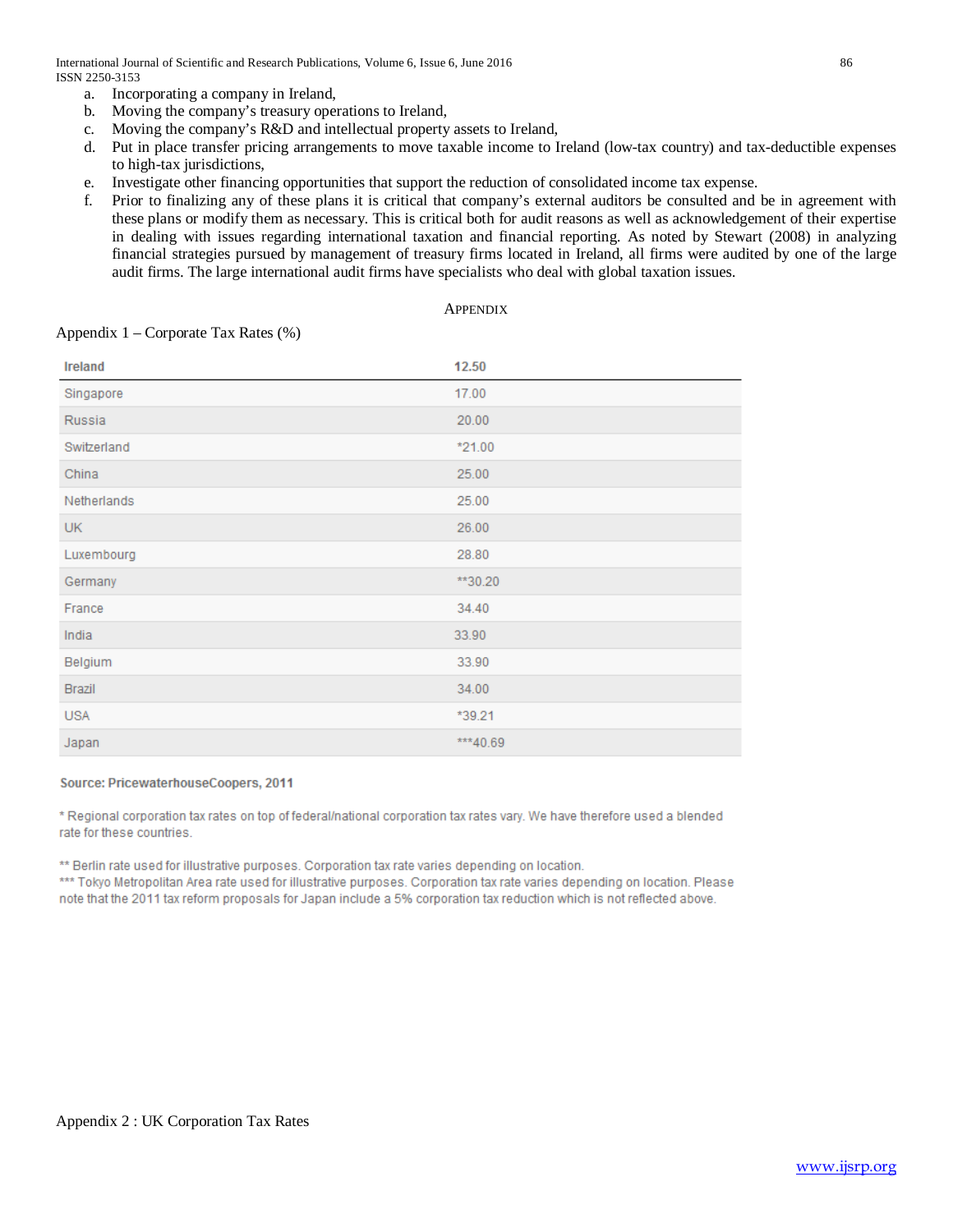International Journal of Scientific and Research Publications, Volume 6, Issue 6, June 2016 87 ISSN 2250-3153

Rates for financial years starting on 1 April

| Rate                                                                                              | 2011     | 2012     | 2013                             | 2014    |
|---------------------------------------------------------------------------------------------------|----------|----------|----------------------------------|---------|
| Small profits rate*                                                                               | $20\% *$ | $20\%*$  | $20\% *$                         |         |
| Small profits rate can be claimed by qualifying companies with profits at a rate not<br>exceeding | £300,000 | £300,000 | £300,000                         |         |
| Marginal Relief Lower Limit                                                                       | £300,000 | £300,000 | £300,000                         |         |
| Marginal Relief Upper Limit                                                                       |          |          | £1,500,000 £1,500,000 £1,500,000 |         |
| Standard fraction                                                                                 | 3/200    | 1/100    | 3/400                            |         |
| Main rate of Corporation Tax*                                                                     | $26\%*$  | $24\%*$  | $23\%*$                          | $21\%*$ |
| Special rate for unit trusts and open-ended investment companies                                  | 20%      | 20%      | $20\% *$                         |         |

Main rate of Corporation Tax

The main rate of Corporation Tax applies when profits (including ring fence profits) are at a rate exceeding  $\pounds1,500,000$ , or where there is no claim to another rate, or where another rate does not [apply.](http://www.hmrc.gov.uk/rates/corp.htm) In addition to the rates set out in the above table, the main rate of Corporation Tax for 2015 is set at 20 per cent. The small profits rate will be unified with the main rate, so from 1 April 2015 there will be only one Corporation Tax rate for non-ring fence profits - set at 20 per cent.

Source: HM Revenue & Customs (2011)

Appendix 3. The Multinational Technology Company's Balance Sheet as at April 4, 2012.

| . - p p ===                           | In billion $\mathbf f$ |
|---------------------------------------|------------------------|
| <b>Current Assets</b>                 | 48.1                   |
| PP&E                                  | 14.1                   |
| Goodwill & Intangibles                | 28.6                   |
| Other Assets                          | <u>22.7</u>            |
| <b>Total Assets</b>                   | 113.5                  |
| <b>Current Liabilities</b>            | 40.6                   |
| Long Term Debts                       | 11.8                   |
| <b>Other Liabilities</b>              | 27.9                   |
| Equity                                | 33.2                   |
| <b>Total Liabilities &amp; Equity</b> | 113.5                  |

Source: Assumed.

#### ACKNOWLEDGMENT

I wish to register my profound gratitude to the Almighty God for making this possible. I also hereby wish to acknowledge the supports from my wife and children.

#### **REFERENCES**

- [1] Allen, K., R., "Launching New Ventures: An Entrepreneurial Approach" (6th Eds). Ohio: Cengage Learning, 2011
- [2] Azemar, C. "International Corporate Taxation and US Multinationals' Behavior: an Integrated Approach. *Canadian Journal of*

 *Economics , 2010, vol. 43, issue 1, pp. 232-253.*

- [3] Barrios, S., Huizinga, H., Laeven, L., & Nicodėme, G. "International Taxation and Multinational Firm Location Decisions" 2008.
- [4] Bartelsman, E. J., & Beetsma, R. M. "Why Pay More? Corporate tax avoidance through transfer pricing in OECD countries. *Journal of Public Economics, 2003, vol87* issue 9 – 10, pp. 2225 - 2252.
- [5] Basile, C. G. "*Intellectual capital: the intangible assets of professional development schools*" New York: SUNY Press, 2009
- [6] Bergstrom, O., & Diedrich, A. (2011). Exercising Social Responsibility in Downsizing: Enrolling and Mobilizing Actors at a Swedish High-Tech Company.

*Organisation Studies*. 2011, vol. 32, issue 7, pp. 897 - 919.

[7] BizMiner. "*Industry Income-Expense Statements*" 2010.

[8] Borkowski, S. C. "Transfer pricing practices of transnational corporations in PATA countries". *Journal of International Accounting, Auditing and Taxation, 2010, vol. 19 issue* 1, pp.35-54.